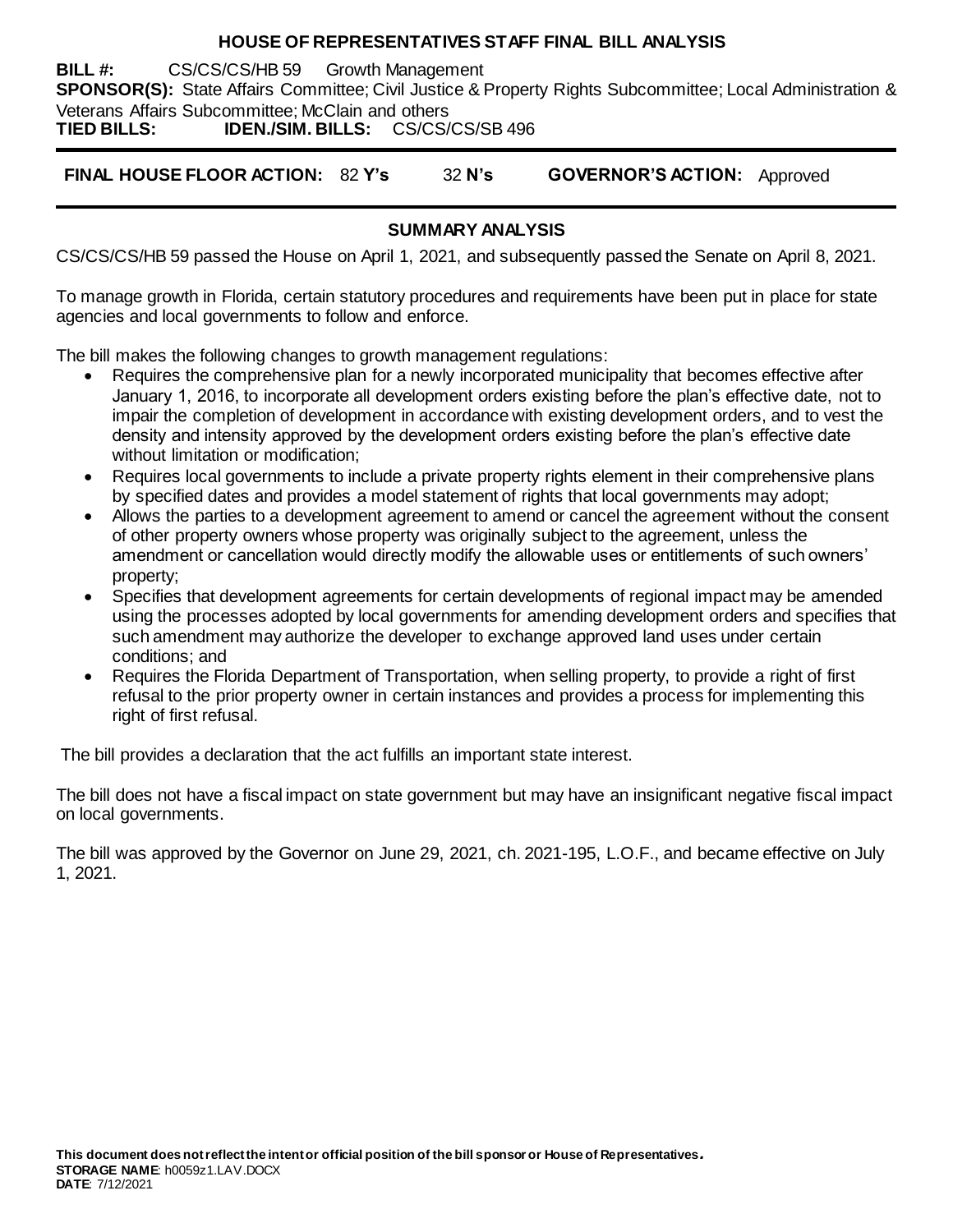### **I. SUBSTANTIVE INFORMATION**

### A. EFFECT OF CHANGES:

### **Local Comprehensive Plans**

#### **Background**

### *Private Property Rights*

The "Bert Harris Jr., Private Property Rights Protection Act" (Harris Act) entitles private property owners to relief when a specific action of a governmental entity inordinately burdens the owner's existing use, or a vested right to a specific use, of real property.<sup>1</sup> The Harris Act recognizes that the inordinate burden, restriction, or limitation on private property rights as applied may fall short of a taking under the Florida Constitution or the United States Constitution and establishes a separate and distinct cause of action for relief, or payment of compensation, when a new law, rule, or ordinance of the state or a political entity in the state unfairly affects real property.<sup>2</sup> The Harris Act applies generally to state and local governments but not to the U.S. government, federal agencies, or state or local government entities exercising formally delegated federal powers.<sup>3</sup>

An owner may also seek relief when a state or local governmental entity imposes a condition on the proposed use of the real property that amounts to a prohibited exaction.<sup>4</sup> A prohibited exaction occurs when an imposed condition lacks an essential nexus to a legitimate public purpose and is not roughly proportionate to the impacts of the proposed use that the governmental entity seeks to avoid, minimize, or mitigate.<sup>5</sup>

The "Florida Land Use and Environmental Dispute Resolution Act" provides a non-judicial alternative dispute resolution process for a property owner to request relief from a government entity's development order or enforcement action when the order or action is unreasonable or unfairly burdens the use of the owner's real property.<sup>6</sup> Parties in pending judicial proceedings may agree to use this process, if the court approves. 7

#### *State and Local Comprehensive Plans*

Laws protecting private property rights are balanced against the state's need to effectively and efficiently plan, coordinate, and deliver government services amid the state's continued growth and development.<sup>8</sup> The State Comprehensive Plan provides long-range policy guidance for the orderly management of state growth,<sup>9</sup> which must be consistent with the protection of private property rights.<sup>10</sup> Local governments are required to adopt local comprehensive plans to manage the future growth of their communities.<sup>11</sup>

 $\overline{a}$ 

 $10$  S. 187.101(3), F.S. The plan's goals and policies mustalso be reasonably applied where they are economically and environmentally feasible and not contrary to the public interest. <sup>11</sup> S. 163.3167(2), F.S.

<sup>1</sup> S. 70.001(2), F.S.

 $2$  S. 70.001(1), F.S.

 $3$  S. 70.001(3)(c), F.S. <sup>4</sup> S. 70.45(2), F.S.

 $5 S. 70.45(1)(c)$ , F.S.

<sup>6</sup> S. 70.51, F.S.

<sup>7</sup> S. 70.51(29), F.S.

<sup>8</sup> *See* s. 186.002(1)(b), F.S.

<sup>9</sup> S. 187.101(1), F.S.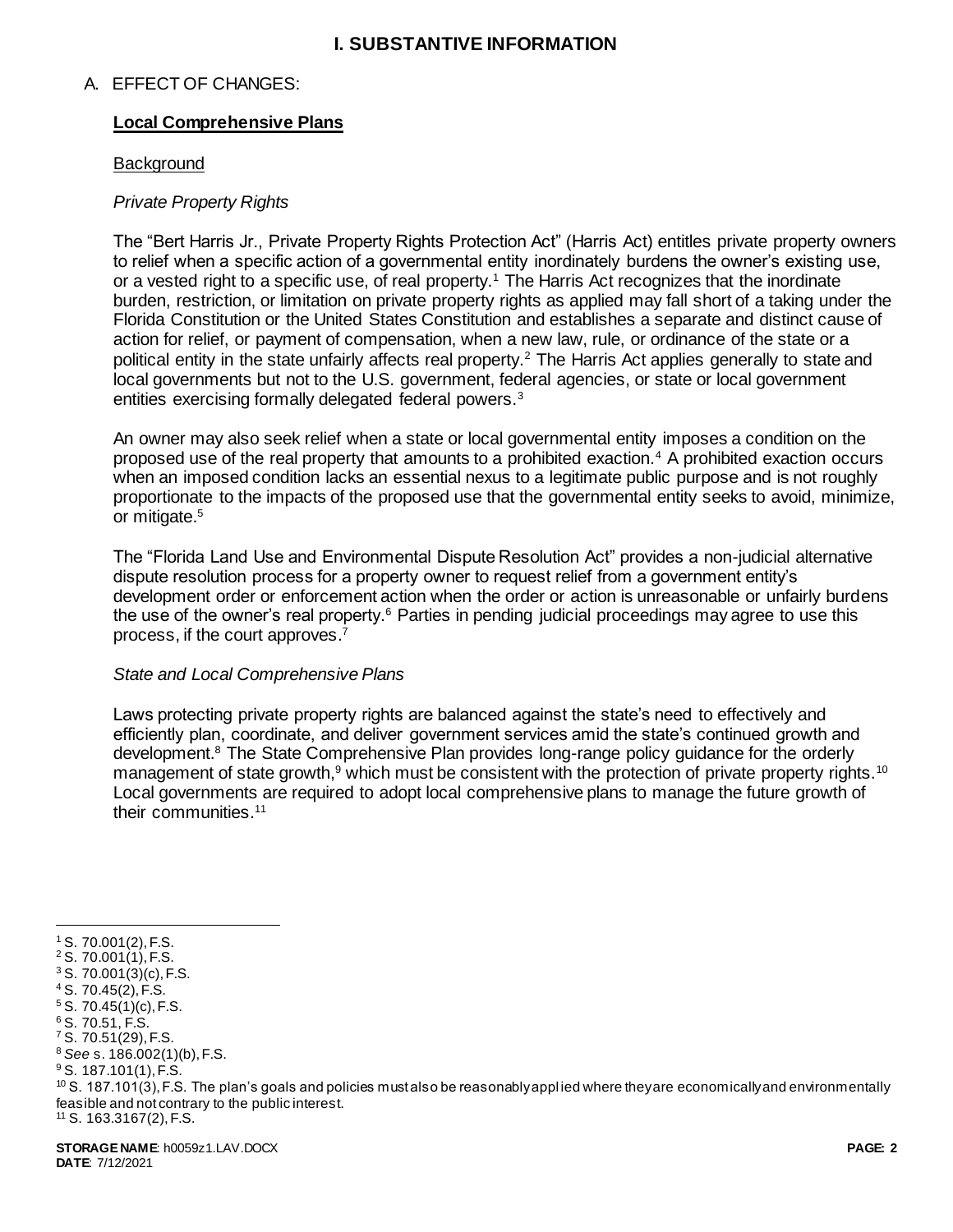First adopted in 1975<sup>12</sup> and extensively expanded in 1985,<sup>13</sup> Florida's comprehensive land planning laws were significantly revised in 2011, becoming the Community Planning Act (CPA).<sup>14</sup> The CPA directs how local governments create and adopt their local comprehensive plans. The CPA requires that all governmental entities in the state recognize and respect judicially acknowledged or constitutionally protected private property rights and exercise their authority without unduly restricting private property rights, leaving property owners free from actions by others that would harm their property or constitute an inordinate burden on property rights under the Harris Act.<sup>15</sup>

### *Local Comprehensive Plan Elements*

Local comprehensive plans must include principles, guidelines, standards, and strategies for orderly and balanced future land development. A plan must reflect community commitments to implement the plan<sup>16</sup> and identify procedures for monitoring, evaluating, and appraising its implementation.<sup>17</sup> A plan may include optional elements,<sup>18</sup> but must include the following elements:

- Capital improvements: $19$
- $\bullet$  Future land use plan;<sup>20</sup>
- $\bullet$  Intergovernmental coordination:<sup>21</sup>
- $\bullet$  Conservation;<sup>22</sup>
- $\bullet$  Transportation;<sup>23</sup>
- Sanitary sewer, solid waste, drainage, potable water, and aquifer recharge; $^{24}$
- Recreation and open space; $25$
- $\bullet$  Housing;<sup>26</sup> and
- Coastal management (for coastal local governments). $27$

Counties and municipalities may employ individual comprehensive plans or joint plans (if both entities agree such a plan would align with their common interests).<sup>28</sup> A county plan controls in a municipality until a municipal comprehensive plan is adopted.<sup>29</sup> New municipalities must adopt a comprehensive plan within three years after the date of incorporation.<sup>30</sup>

### *Amendments to a Local Comprehensive Plan*

Local governments must review and amend their comprehensive plans at least once every seven years to reflect any changes in state requirements.<sup>31</sup> Conforming amendments to the comprehensive plan must be made within one year of the determination that an amendment is necessary.<sup>32</sup> A local

- <sup>14</sup> *See* ch. 2011-139, s. 17*,* Laws of Fla.
- <sup>15</sup> S. 163.3161(10), F.S.
- <sup>16</sup> S. 163.3177(1), F.S.
- $17$  S. 163.3177 $(1)(d)$ , F.S.
- <sup>18</sup> S. 163.3177(1)(a), F.S.

- $20$  S. 163.3177(6)(a), F.S.
- <sup>21</sup> S. 163.3177(6)(h), F.S.
- $22$  S. 163.3177(6)(d), F.S.
- <sup>23</sup> S. 163.3177(6)(b), F.S.
- $24$  S. 163.3177(6)(c), F.S.  $25$  S. 163.3177(6)(e), F.S.
- <sup>26</sup> S. 163.3177(6)(f), F.S.
- <sup>27</sup> S. 163.3177(6)(g), F.S.
- <sup>28</sup> S. 163.3167(1), F.S.
- <sup>29</sup> S. 163.3167(3), F.S.
- <sup>30</sup> *Id.*

 $\overline{a}$ <sup>12</sup> *See* ch. 75-257, Laws of Fla.

<sup>13</sup> *See* ch. 85-55, Laws of Fla.

 $19$  S. 163.3177(3)(a), F.S. The local government must annually review the capital improvements element.

<sup>31</sup> S. 163.3191(1), F.S.

<sup>32</sup> S. 163.3191(2), F.S.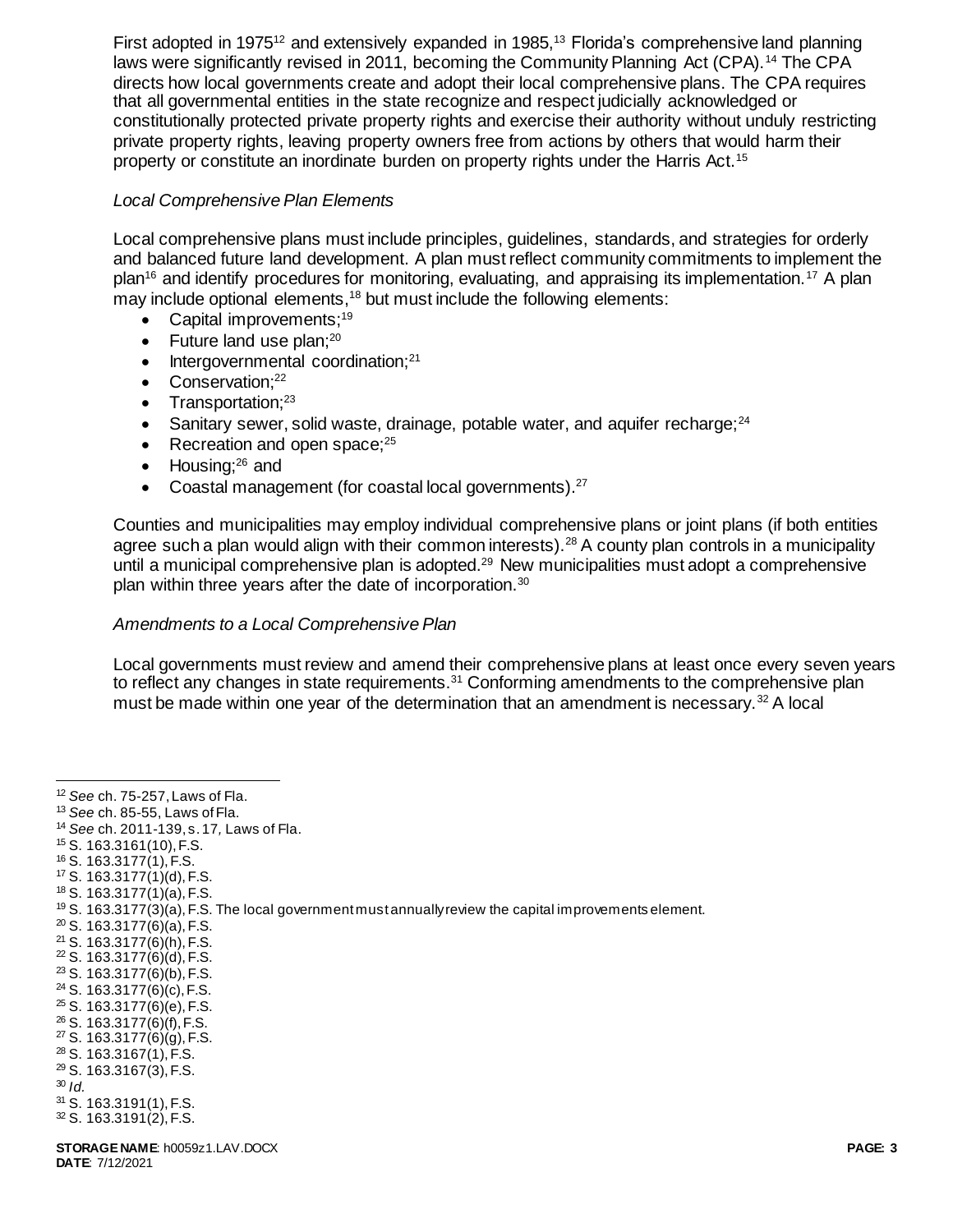government is not required to review its comprehensive plan before its regular review period unless the law specifically requires otherwise.<sup>33</sup>

Generally, a local government amending its comprehensive plan must follow an expedited state review process.<sup>34</sup> Certain plan amendments, including amendments required to reflect a change in state requirements, must follow the state coordinated review process for the adoption of comprehensive plans.<sup>35</sup> Under this review process, the state land planning agency is responsible for plan review, coordination, and preparing and transmitting comments to the local government.<sup>36</sup> The Department of Economic Opportunity (DEO) is designated as the state land planning agency.<sup>37</sup>

Under the state coordinated review process, a local government must hold a properly noticed public hearing about the proposed amendment before sending it for comment from several reviewing agencies, including DEO, the Department of Environmental Protection, the appropriate regional planning council, and the Department of State.<sup>38</sup> Local governments and government agencies within the state filing a written request with the governing body are also entitled to copies of the amendment.<sup>39</sup> Comments on the proposed plan amendment must be received within 30 days after its receipt by DEO.<sup>40</sup>

DEO must provide a written report within 60 days of receiving the proposed plan amendment if it elects to review the amendment.<sup>41</sup> The report must state the agency's objections, recommendations, and comments with certain specificity and must be based on written, not oral, comments.<sup>42</sup> Within 180 days of receiving the report from DEO, the local government must review the report and any written comments and hold a second properly noticed public hearing on the adoption of the amendment.<sup>43</sup> Adopted plan amendments must be sent to DEO and any agency or government that provided timely comments within 10 working days after the hearing.<sup>44</sup>

After receiving the adopted plan amendment and finding it complete, DEO has 45 days to determine if the amendment complies with the law and to issue on its website a notice of intent stating its determination.<sup>45</sup> A compliance review is limited to the findings identified in DEO's original report unless the adopted amendment is substantially different from the reviewed amendment.<sup>46</sup> Unless challenged, a local comprehensive plan amendment takes effect pursuant to the notice of intent.<sup>47</sup> If there is a timely filed challenge, the plan amendment will not take effect until DEO or the Administration Commission enters a final order determining the adopted amendment complies with the law.<sup>48</sup>

 $\overline{a}$ <sup>33</sup> S. 163.3161(12), F.S.

<sup>34</sup> S. 163.3184(3)(a), F.S.

<sup>35</sup> S. 163.3184(2)(c), F.S.

<sup>36</sup> S. 163.3184(4)(a), F.S.

 $37$  S. 163.3164(44), F.S.

<sup>38</sup> S. 163.3184(4)(b), (c), and (11)(b)1., F.S.

<sup>39</sup> S. 163.3184(4)(b), F.S.

 $40$  S. 163.3184 $\dot{A}$ (c), F.S.

<sup>41</sup> S. 163.3184(4)(d)1., F.S.

 $42$  S. 163.3184(4)(d)1., F.S. All written communication the agency received or generated regarding a proposed amendment must be identified with enough information to allow for copies of documents to be requested. S. 163.3184(4)(d)2., F.S.

 $43$  S. 163.3184(4)(e)1. and (11)(b)2., F.S. If the hearing is not held within 180 days of receipt of the report, the amendment is deemed withdrawn absent an agreement and notice to DEO and all affected persons that provided comments. S. 163.3184(4)(e)1., F.S. <sup>44</sup> S. 163.3184(4)(e)2., F.S.

<sup>45</sup> S. 163.3184(4)(e)4., F.S.

<sup>46</sup> *Id*.

<sup>47</sup> S. 163.3184(4)(e)5., F.S.

<sup>48</sup> *Id*. The Administration Commission consists of the Governor and Cabinet. S. 14.202, F.S.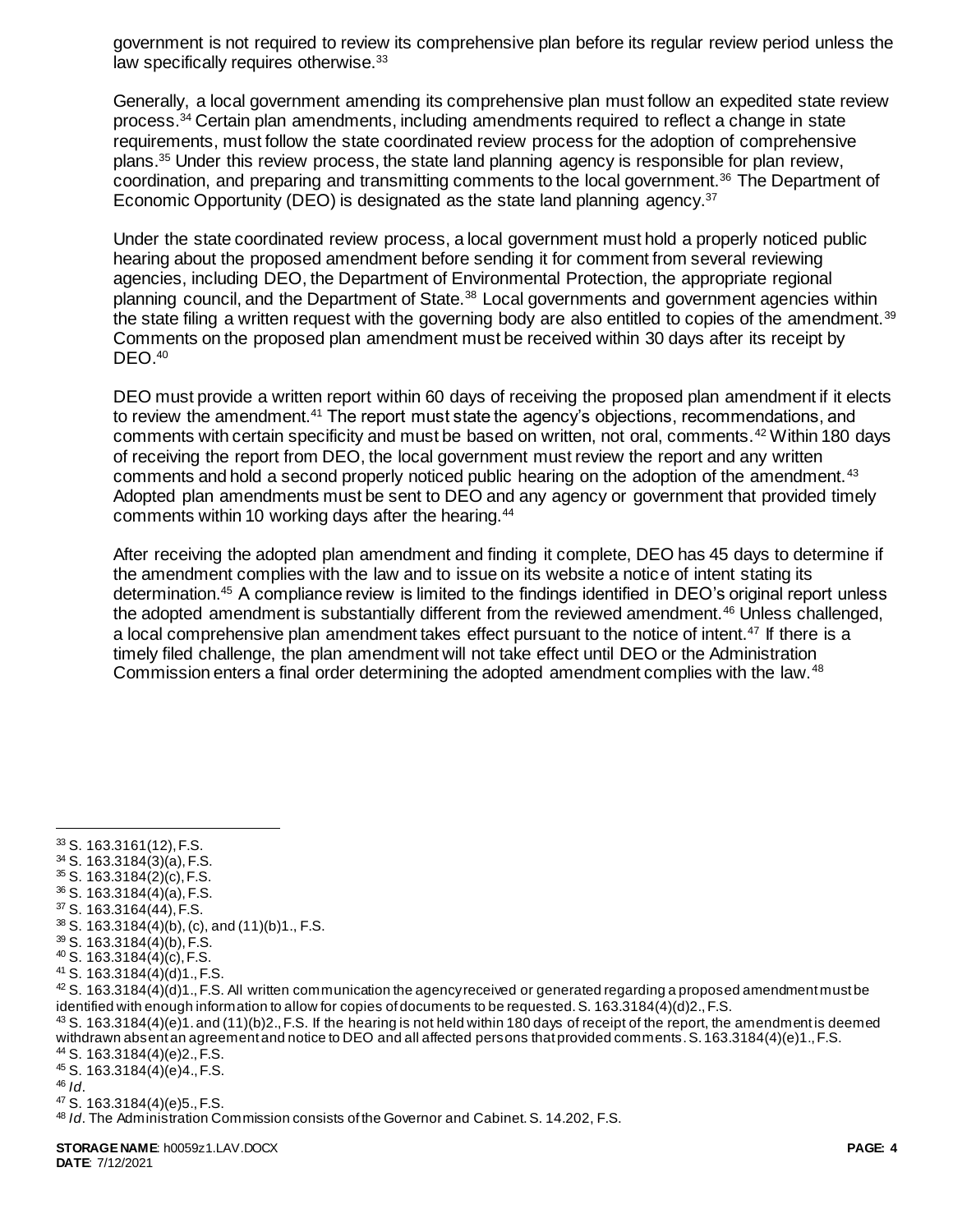# *Requirements for Local Land Development Regulations and Comprehensive Plans*

Section 163.3202(2), F.S., outlines the minimum provisions that counties and municipalities must include in their local government land development regulations, including provisions:

- Regulating the subdivision of land:
- Regulating the use of land and water;
- Providing for protection of potable water wellfields;
- Regulating areas subject to seasonal and periodic flooding and providing for drainage and stormwater management;
- Ensuring the protection of environmentally sensitive lands designated in the comprehensive plan;
- Regulating signage;
- Addressing concurrency;
- Ensuring safe and convenient onsite traffic flow; and
- Maintaining the existing density of residential properties or recreational vehicle parks.

Further, local comprehensive plans adopted after January 1, 2019, and all land development regulations adopted to implement the plan, must incorporate development orders existing before the plan's effective date.<sup>49</sup> The plan may not impair a party's ability to complete development in accordance with an existing development order and must vest the density<sup>50</sup> and intensity<sup>51</sup> approved by the development order without any limitations or modifications.<sup>52</sup>

## Effect of the Bill

## *Comprehensive Plans for Newly-Created Municipalities*

The bill provides that a comprehensive plan for a newly incorporated municipality that becomes effective after January 1, 2016, as well as all land development regulations adopted to implement such plan, must:

- Incorporate all development orders existing before the plan's effective date;
- Not impair the completion of development in accordance with existing development orders; and
- Vest the density and intensity approved by the development orders existing on the plan's effective date without limitation or modification.

# *Property Rights Element*

The bill requires each local government to include a property rights element in its comprehensive plan by the earlier of the date of adoption of its next proposed plan amendment initiated after July 1, 2021, or the date of its next scheduled comprehensive plan evaluation and appraisal.

The bill also provides a model statement of rights a local government may adopt. However, the bill allows a local government to develop its own property rights language if such language does not

l

<sup>49</sup> S. 163.3167(3), F.S.

 $50$  S. 163.3164 $(12)$ , F.S., defines the term "density" as an objective measure of the number of people or residential units allowe d per unit of land, such as residents or employees per acre.

 $51$  S. 163.3164(22), F.S., defines the term "intensity" as an objective measurement of the extent to which land may be developed or used, including the consumption or use of the space above, on, or below the ground; the measurement of the use of or demand o n natural resources; and the measurement of the use of or demand on facilities and services.  $52$  S. 163.3167(3), F.S.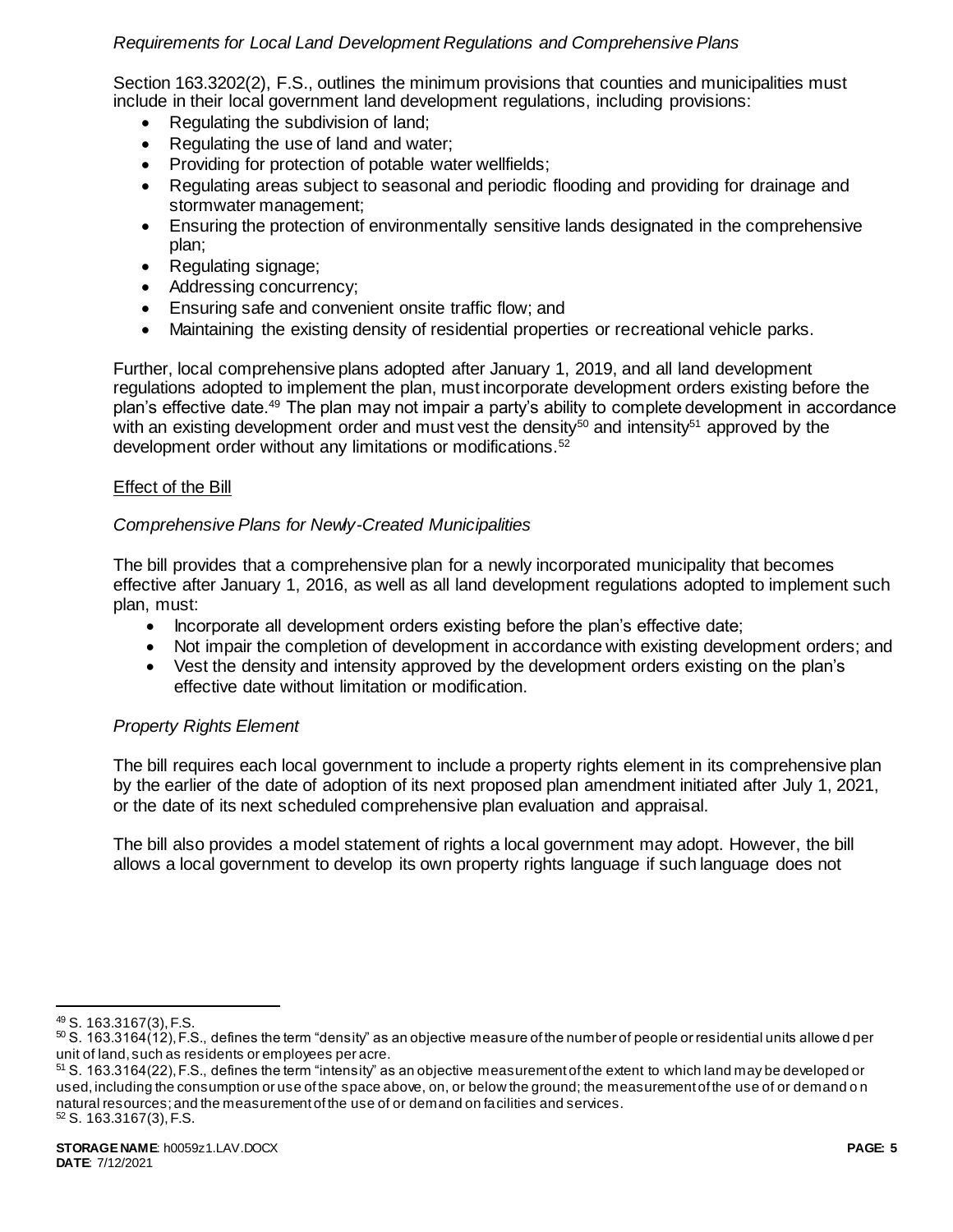conflict with the model statement of rights, which requires local governments to consider the property owner's right to:

- Physically possess the property and control his or her interests in the property, including easements, leases, or mineral rights;
- Use, maintain, develop, and improve the property for personal use or the use of another, subject to state law and local ordinances;
- Privacy and exclusion of others from the property to protect his or her possessions and property; and
- Dispose of the property through sale or gift.

# **Local Government Development Agreements**

## **Background**

Local governments may enter into development agreements with developers.<sup>53</sup> A development agreement is a "contract between a local government and a property owner/developer, which provides the developer with vested rights by freezing the existing zoning regulations applicable to a property in exchange for public benefits."<sup>54</sup>

A local government may establish, by ordinance, procedures and requirements for considering and entering into a development agreement with any person having a legal or equitable interest in real property located within its jurisdiction.<sup>55</sup> A development agreement may provide that the entire agreement, or any phase thereof, must be commenced or completed within a specific time and must include:<sup>56</sup>

- A legal description of the land subject to the agreement and the names of its legal and equitable owners;
- The duration of the agreement;
- The development uses permitted on the land, including population densities, and building intensities and height;
- A description of public facilities that will service the development, including who will provide such facilities, the date any new facilities, if needed, will be constructed, and a schedule to assure public facilities are available concurrent with the impacts of the development;
- A description of any reservation or dedication of land for public purposes;
- A description of all local development permits approved or needed to be approved for the development of the land;
- A finding that the development permitted or proposed is consistent with the local government's comprehensive plan and land development regulations;
- A description of any conditions, terms, restrictions, or other requirements determined to be necessary by the local government for the public health, safety, or welfare of its citizens; and
- A statement indicating that the failure of the agreement to address a particular permit, condition, term, or restriction does not relieve the developer of the necessity of complying with the law governing said permitting requirements, conditions, terms, or restrictions.

Within 14 days after a local government enters into a development agreement, the local government must record the agreement with the clerk of the circuit court in the county where the local government is located, and such an agreement is not effective until it is properly recorded.<sup>57</sup> A development agreement binds any person who obtains ownership of a property already subject to an agreement

l <sup>53</sup> S. 163.3220(4), F.S.; *See* ss. 163.3220-163.3143, F.S., known as the "Florida Local Government Development Agreement Act." <sup>54</sup> *Morgran Co., Inc. v. Orange County*, 818 So. 2d 640 (Fla. 5th DCA 2002); 7 Fla. Jur. 2d Building, Zoning, and Land Controls § 168 (2019).

<sup>55</sup> S. 163.3223, F.S; 7 Fla. Jur 2d Building, Zoning, and Land Controls § 168 (2019).

<sup>56</sup> S. 163.3227(1) and (2), F.S.; 7 Fla. Jur. 2d Building, Zoning, and Land Controls § 168 (2019).

 $57$  S. 163.3239, F.S; 7 Fla. Jur. 2d Building, Zoning, and Land Controls § 168 (2019).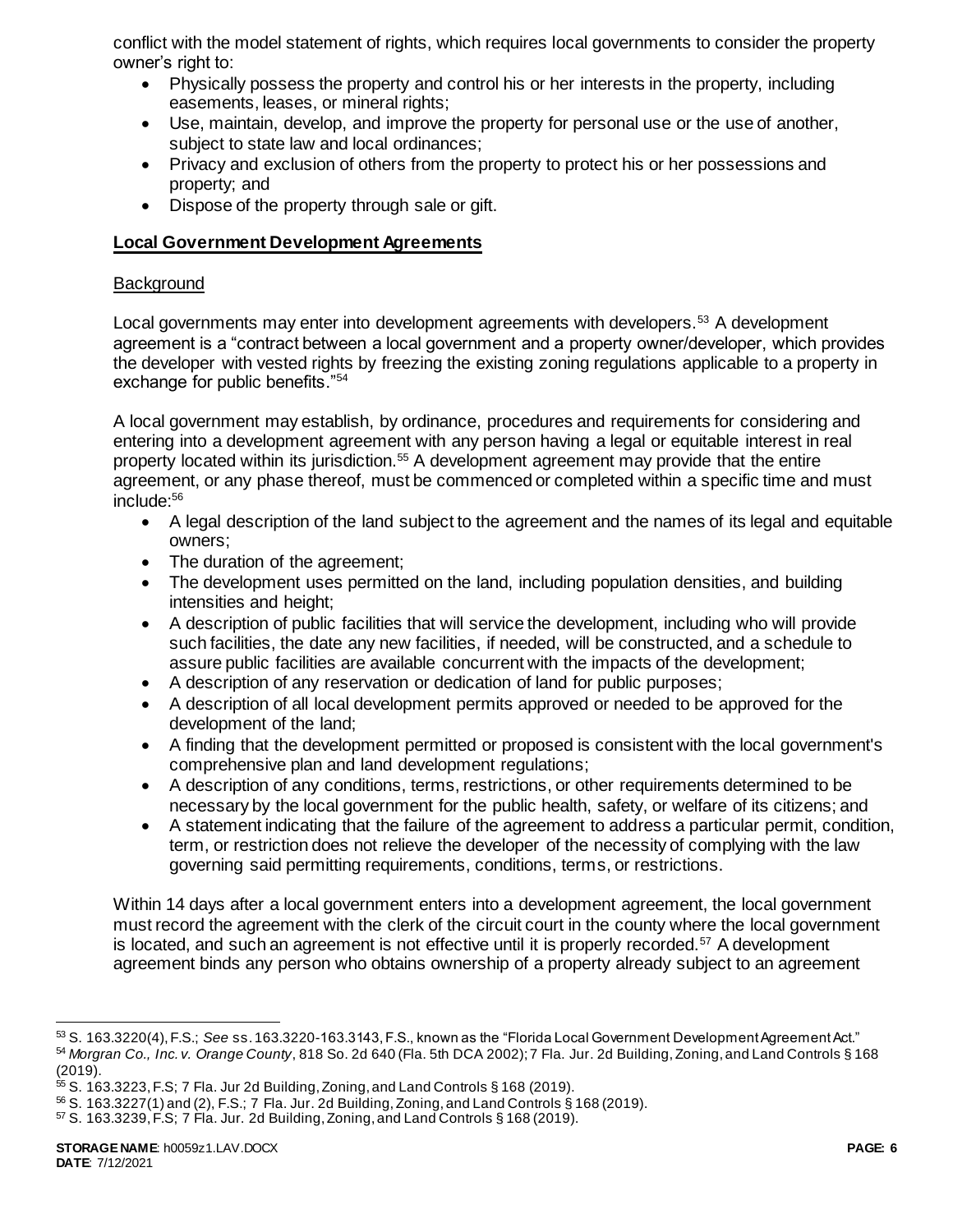(successor in interest).<sup>58</sup> A development agreement may be amended or canceled by mutual consent of the parties to the agreement or by their successors in interest.<sup>59</sup>

### Effect of the Bill

The bill allows a party or its designated successor in interest to a development agreement and the local government to amend or cancel a development agreement without securing the consent of the other parcel owners that were originally subject to the development agreement unless the amendment or cancellation directly modifies the allowable uses or entitlements of such owners' property. For example, under the bill, if a development agreement amendment will change the terms and conditions under which all property subject to the agreement may be developed, all owners of property subject to the agreement must consent to the amendment. However, if a development agreement amendment will change the terms and conditions under which only one property subject to the agreement may be developed, only the owner of the property affected by the amendment must consent to it; the consent of all other owners of property subject to the agreement is not required.

### **Department of Transportation Disposal of Real Property**

#### **Background**

The Florida Department of Transportation (DOT) is authorized to convey any land, building, or other real or personal property it acquired if it determines the property is not needed for a transportation facility.<sup>60</sup> In such cases, DOT may dispose of the property through negotiations, sealed competitive bids, auctions, or any other means it deems to be in its best interest and must advertise the disposal of any property valued over \$10,000.<sup>61</sup>

DOT may not sell unneeded property for a price less than DOT's current estimate of value, except that:

- If the property was donated for transportation purposes and a transportation facility has not been constructed for at least five years, plans have not been prepared for the construction of such facility, and the property is not located in a transportation corridor, a governmental entity in whose jurisdiction the property lies may authorize reconveyance of the donated property for no consideration to the original donor or the donor's heirs, successors, assigns, or representatives.<sup>62</sup>
- If the property is to be used for a public purpose, the property may be conveyed without consideration to a governmental entity.<sup>63</sup>
- If the property was originally acquired specifically to provide replacement housing for persons displaced by transportation projects, DOT may negotiate for the sale of such property as replacement housing.<sup>64</sup>
- If DOT determines the property requires significant costs to be incurred or that continued ownership of the property exposes DOT to significant liability risks, DOT may use the projected maintenance costs over the next 10 years to offset the property's value in establishing a value for disposal of the property, even if that value is zero.<sup>65</sup>

If, in DOT's discretion, a sale to a person other than an abutting property owner would be inequitable, the property may be sold to the abutting owner for DOT's current estimate of value.<sup>66</sup> Further, in cases of property to be used for a public purpose, and in cases of property requiring significant costs to be

- <sup>60</sup> S. 337.25(4), F.S. <sup>61</sup> *Id.*
- 

l

- <sup>62</sup> S. 337.25(4), F.S.
- <sup>63</sup> S. 337.25(4)(b), F.S.  $64$  S. 337.25(4)(c), F.S.
- $65$  S. 337.25(4)(d), F.S.
- $66$  S. 337.25(4)(e), F.S.

<sup>&</sup>lt;sup>58</sup> A successor in interest is one who follows another in ownership or control of property. A successor in interest retains the s ame rights as the original owner, with no change in substance. Black's Law Dictionary 1473 (8th ed. 2004); s. 163.3239, F.S.

<sup>59</sup> S. 163.3237, F.S.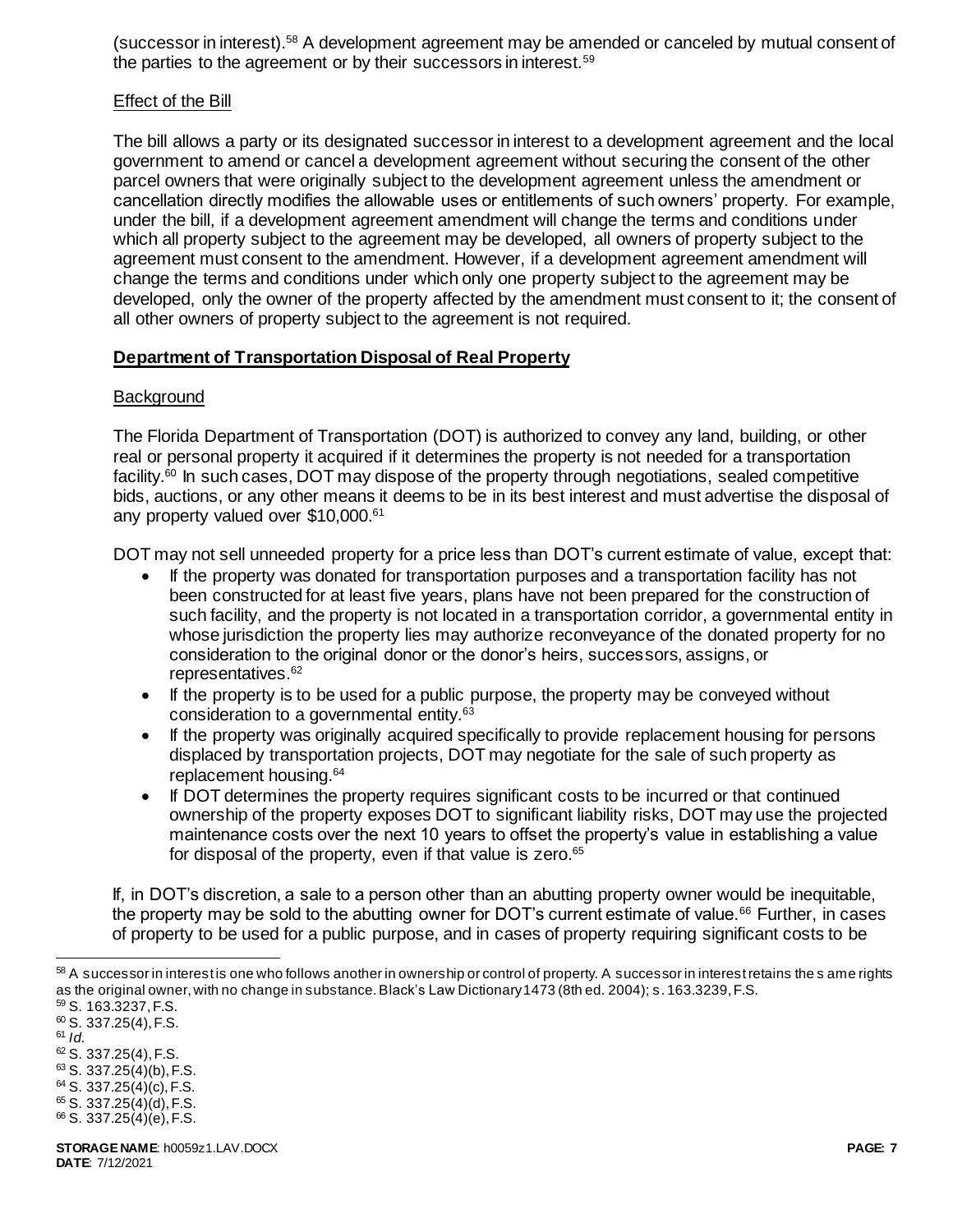incurred or exposing DOT to significant liability risks, DOT may first offer the property ("right of first refusal") to the local government or other political subdivision in whose jurisdiction the property is situated.<sup>67</sup>

### Effect of the Bill

Notwithstanding any provision of s. 337.25, F.S., to the contrary, the bill requires DOT to provide a right of first refusal to the previous property owner from whom DOT originally acquired the property for DOT's current estimate of value if the property is to be used for public purpose, requires significant costs to be incurred, or exposes DOT to significant liability risks, or if DOT determines that a sale to any person other than an abutting property owner would be inequitable. The offer must be made in writing, by certified mail or hand delivery, is effective upon receipt by the previous property owner, and must provide the previous property owner with at least 30 days to exercise the right of first refusal. If the previous property owner wants to purchase the property, he or she must send notice to DOT by certified mail or hand delivery, and such acceptance is effective upon dispatch. Once the right is exercised, the previous property owner has at least 90 days to close on the property. These provisions do not apply to property acquired by DOT more than 10 years before the date of disposition.

### **Developments of Regional Impact**

### **Background**

A Development of Regional Impact (DRI) is "any development which, because of its character, magnitude, or location, would have a substantial effect on the health, safety, or welfare of citizens of more than one county.<sup>"68</sup> The DRI statutes were created in 1972 as an interim program intended to be replaced by comprehensive planning and permitting laws.<sup>69</sup> The program provided a process to identify regional impacts stemming from large developments and appropriate provisions to mitigate impacts on state and regional resources.<sup>70</sup>

The process to review or amend a DRI agreement and its implementing development orders went through several revisions<sup>71</sup> until repeal of the requirements for state and regional reviews in 2018.<sup>72</sup> Affected local governments are responsible for the implementation and amendment of existing DRI agreements and development orders.<sup>73</sup> Currently, an amendment to a development order for an approved DRI may not amend to an earlier date the date to which the local government had agreed not to impose downzoning, unit density reduction, or intensity reduction, unless:<sup>74</sup>

- The local government can demonstrate that substantial changes in the conditions underlying the approval of the development order have occurred;
- The development order was based on substantially inaccurate information provided by the developer; or
- The change is clearly established by local government to be essential to the public health, safety, or welfare.

<sup>72</sup> Ch. 2018-158, Laws of Fla.

 $73$  S. 380.06(4)(a) and (7), F.S.

 $74$  S. 380.06(4)(a), F.S.

 $\overline{a}$ <sup>67</sup> S. 337.25(4), F.S.

<sup>68</sup> S. 380.06(1), F.S.

<sup>69</sup> The Florida Senate, Committee on Community Affairs, Interim Report 2012-114, September 2011, citing: Thomas G. Pelham, *A Historical Perspective for Evaluating Florida's Evolving Growth Management Process*, in *Growth Management in Florida: Planning for Paradise*, 8 (Timothy S. Chapin, Charles E. Connerly, and Harrison T. Higgins eds. 2005).

 $70$  Ch. 72-317, s. 6, Laws of Fla.

<sup>71</sup> *See* ch. 2015-30, Laws of Fla. (requiring that new DRI-sized developments proposed after July 1, 2015, must be approved by a comprehensive plan amendment in lieu of the state review process provided for in s. 380.06, F.S.) and ch. 2016 -148, Laws of Fla. (requiring DRI reviews to follow the state coordinated review process if the development, or an amendment to the devel opment, required an amendment to the comprehensive plan).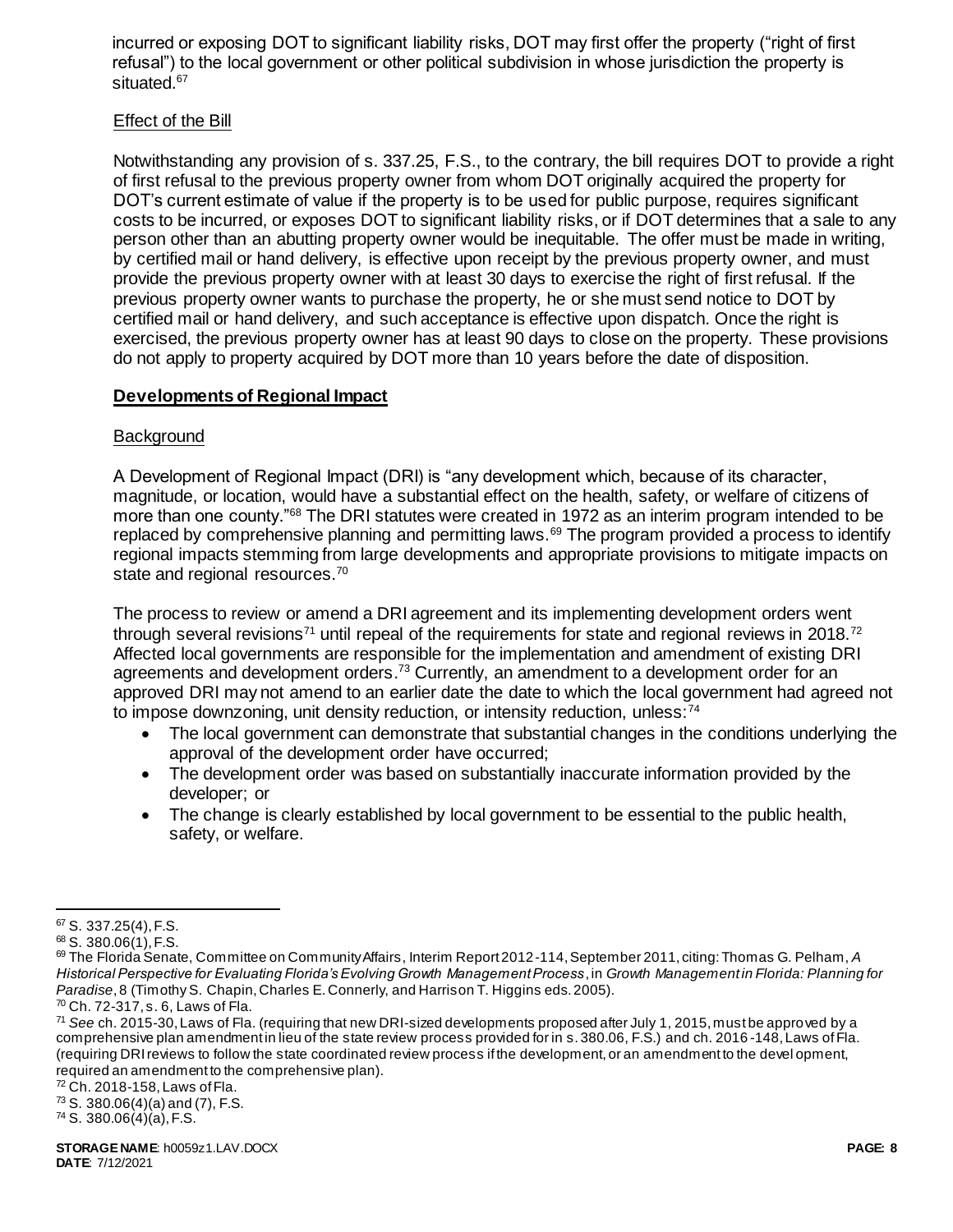Any proposed change to a previously approved DRI must be reviewed by the local government based on the standards and procedures in its adopted local comprehensive plan and local land development regulations.<sup>75</sup> However, a proposed change reducing the originally approved height, density, or intensity of the development must be reviewed by the local government based on the standards in the local comprehensive plan at the time the development was originally approved. <sup>76</sup> If the proposed change would have been consistent with the comprehensive plan in effect when the development was originally approved, the local government may approve the change.<sup>77</sup>

In the 2018 revisions, DRI agreements classified as essentially built out and valid on or before April 6, 2018, were preserved, but the provisions allowing such agreements to be amended to exchange approved land uses were eliminated.<sup>78</sup> For such agreements, a DRI is essentially built out if:<sup>79</sup>

- All the mitigation requirements in the development order were satisfied, all developers were in compliance with all applicable terms and conditions of the development order except the buildout date, and the amount of proposed development that remained to be built was less than 40 percent of any applicable development-of-regional-impact threshold; or
- The project was determined to be an essentially built-out development of regional impact through an agreement executed by the developer, the state land planning agency, and the local government.

## Effect of the Bill

The bill authorizes the amendment of any DRI agreement entered into on or before April 6, 2018, and previously classified as, or officially determined to be, essentially built out. Such amendments may authorize the developer to exchange approved land uses, subject to the developer demonstrating that the exchange will not increase impacts to public facilities. The bill also specifies that DRI agreement amendments must be made pursuant to the processes adopted by local governments for amending development orders.

# **II. FISCAL ANALYSIS & ECONOMIC IMPACT STATEMENT**

- A. FISCAL IMPACT ON STATE GOVERNMENT:
	- 1. Revenues:

None.

2. Expenditures:

None.

- B. FISCAL IMPACT ON LOCAL GOVERNMENTS:
	- 1. Revenues:

None.

2. Expenditures:

The bill may have an insignificant negative fiscal impact on local governments by requiring each county and municipality to adopt a private property rights element into its comprehensive plan by

 $79$  S. 380.06(15)(g)3. and 4., F.S. (2017).

l  $^{75}$  S. 380.06(7)(a), F.S. These procedures mustinclude notice to the applicant and public about the issuance of de velopment orders. <sup>76</sup> *Id*.

<sup>77</sup> *Id.*

<sup>78</sup> S. 380.06(4), F.S.; s*ee also ch*. 2018-158, s. 1, Laws of Fla.